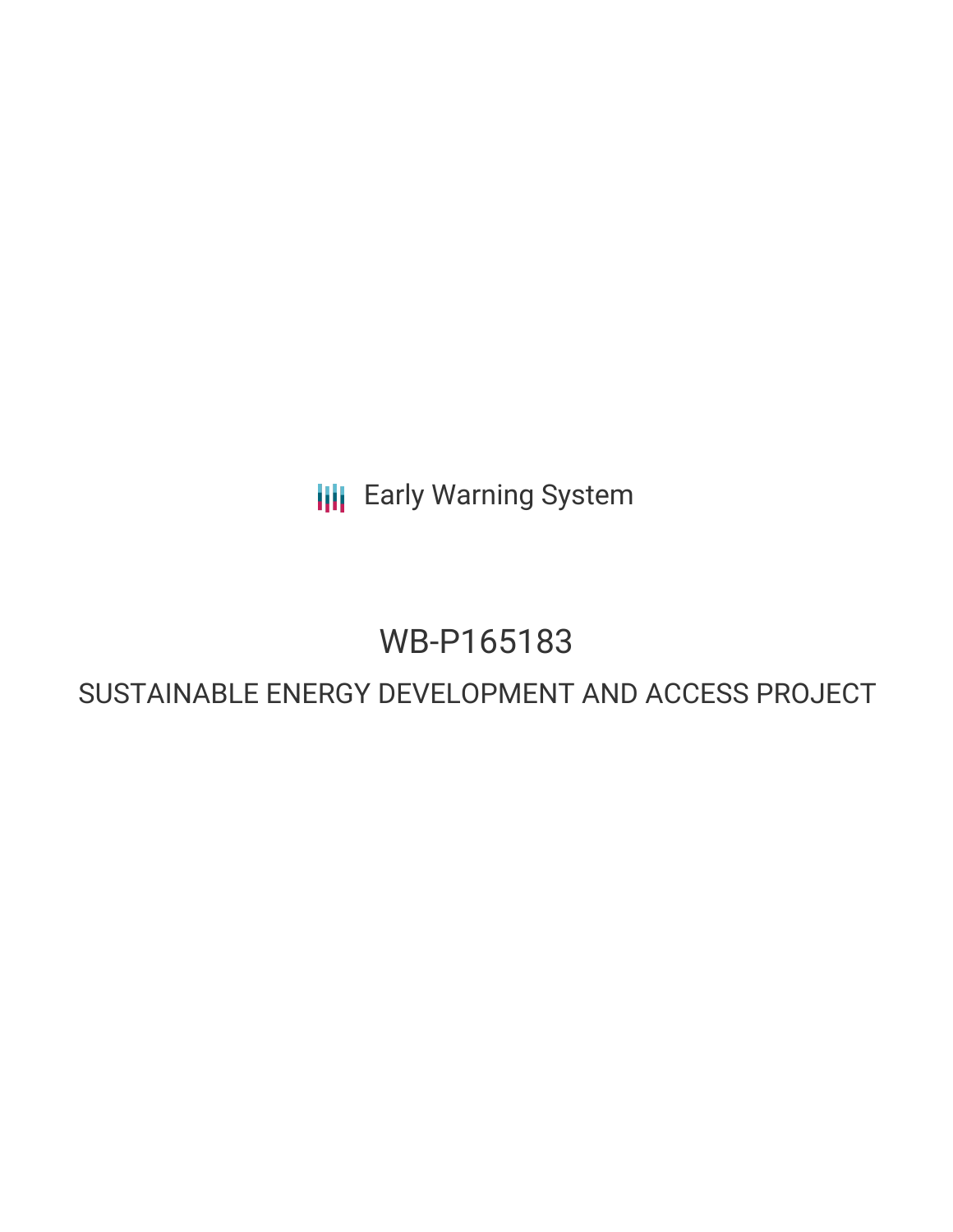

#### **Quick Facts**

朋

| <b>Countries</b>               | Micronesia               |
|--------------------------------|--------------------------|
| <b>Financial Institutions</b>  | World Bank (WB)          |
| <b>Status</b>                  | Active                   |
| <b>Bank Risk Rating</b>        | B                        |
| <b>Borrower</b>                | Government of Micronesia |
| <b>Sectors</b>                 | Energy                   |
| <b>Investment Amount (USD)</b> | \$30.00 million          |
| <b>Project Cost (USD)</b>      | \$30.00 million          |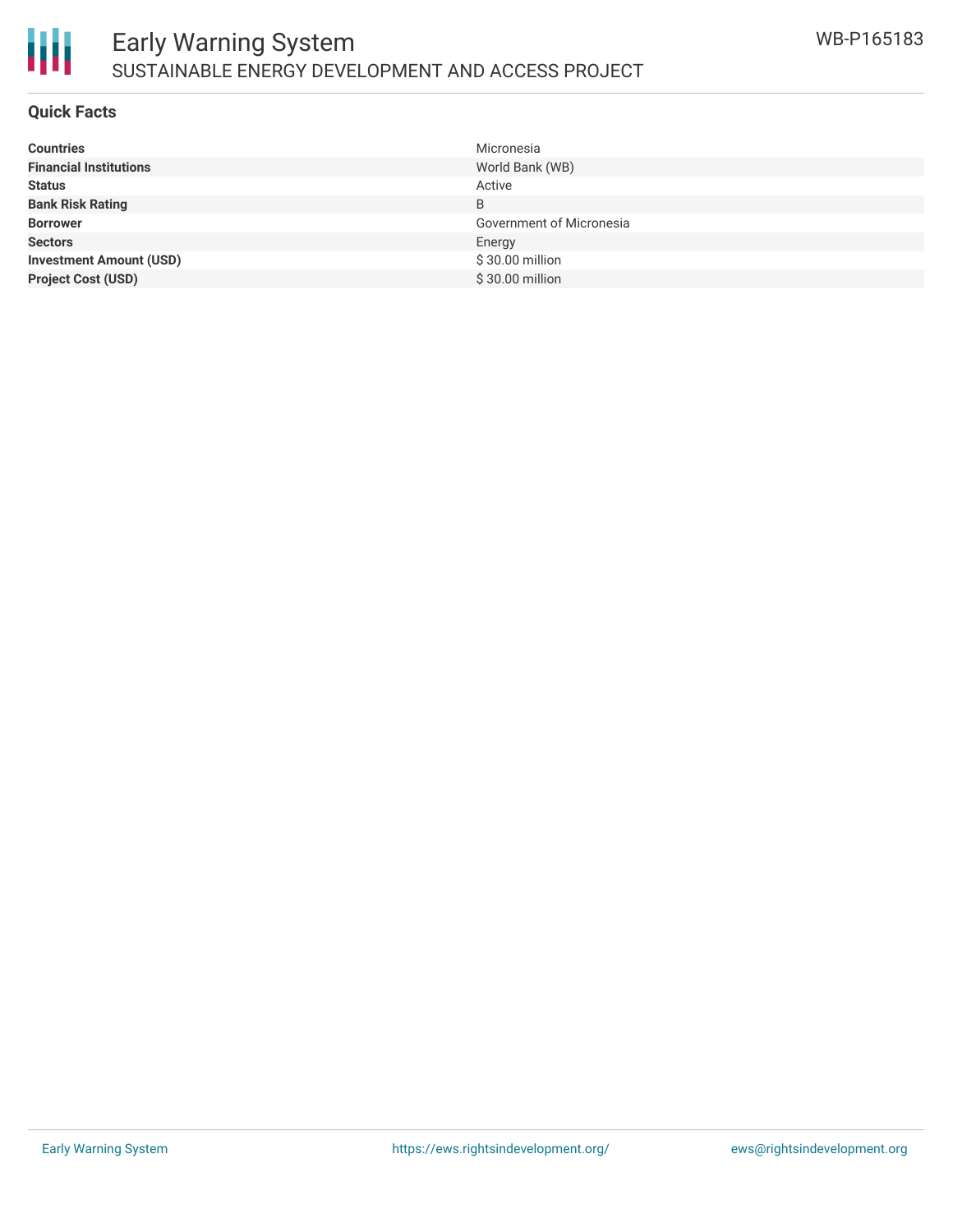

#### **Project Description**

According to bank documents, the proposed project will address the eight KSI identified above by (a) improving reliability of electricity supply in the state of Pohnpei; (b) expanding access to electricity in the state of Chuuk; (c) scaling up RE generation in Chuuk, Yap, and Kosrae; (d) supporting institutional strengthening and capacity building in the energy sector; and (e) providing TA and project management.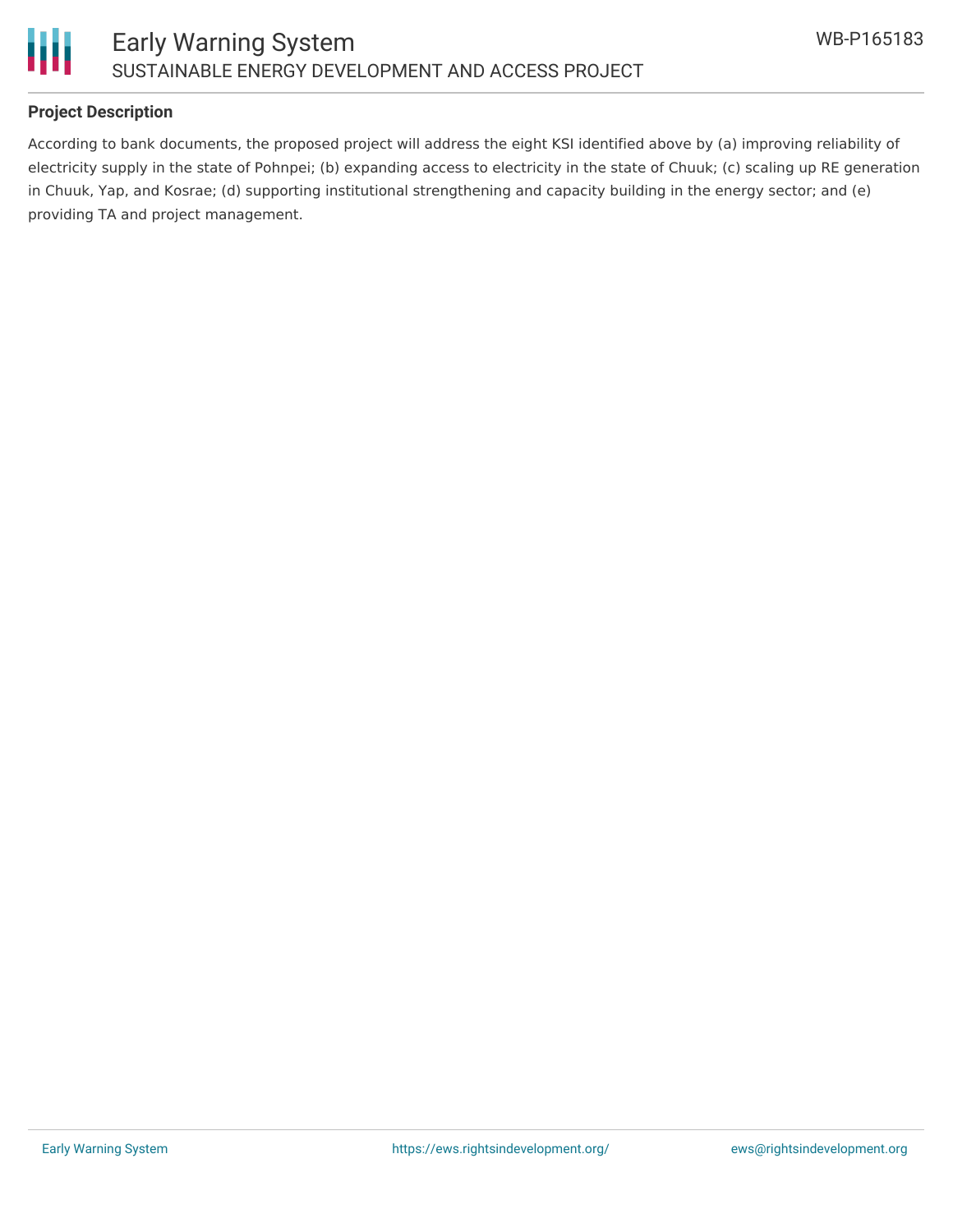

### Early Warning System SUSTAINABLE ENERGY DEVELOPMENT AND ACCESS PROJECT

#### **Investment Description**

World Bank (WB)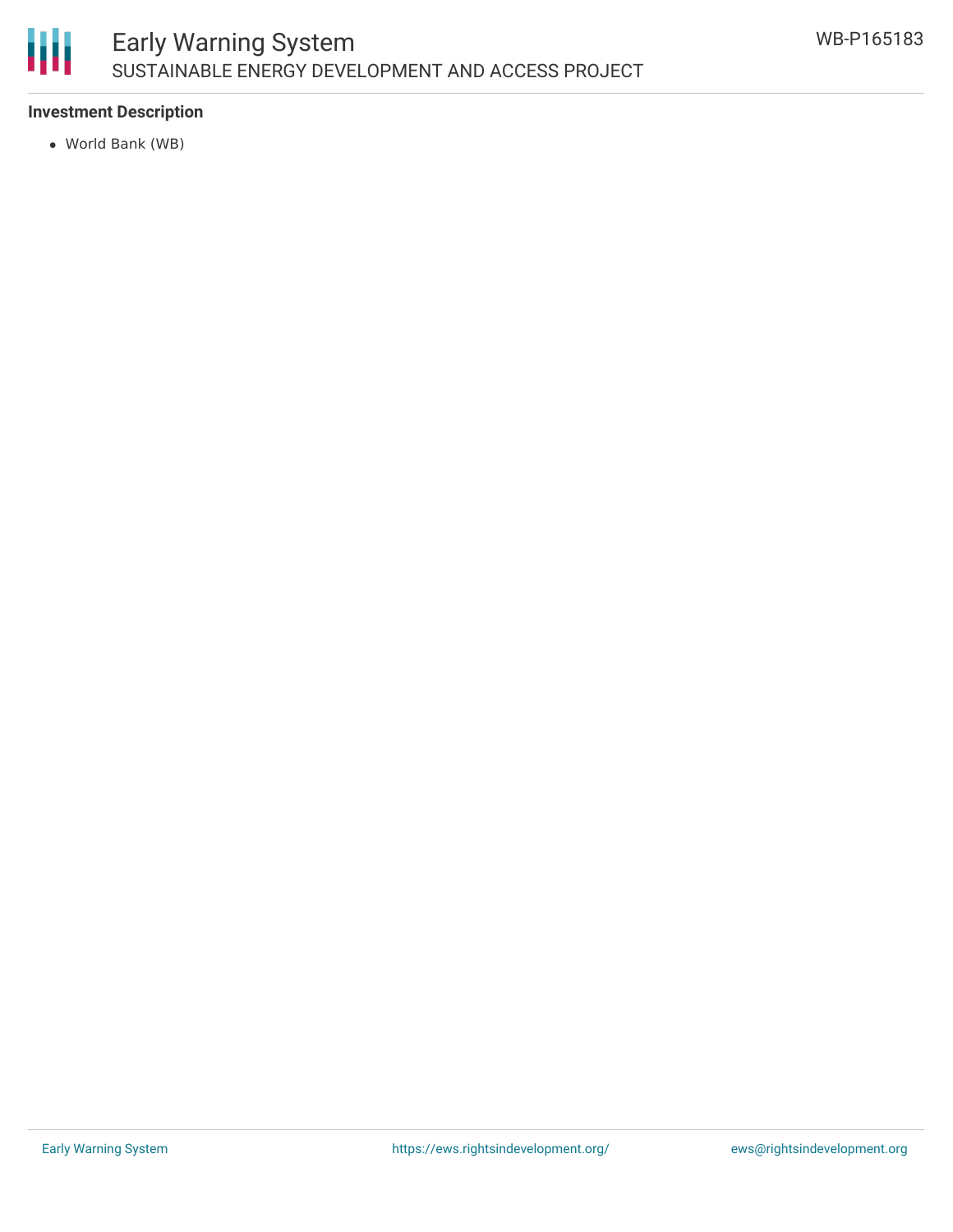

#### **Contact Information**

**World Bank** Leopold Sedogo Senior Energy Specialist Takayuki Doi Sr Power Engineer

#### **Borrower/Client/Recipient**

Federated States of Micronesia Department of Finance and Administration (DoFA) Sinha Lawrence, Secretary lawrence.sihna@gmail.com

#### **Implementing Agencies**

Department of Resources and Development (DR&D) Hubert Yamada, Assistant Secretary huberty08@yahoo.com

Marion Henry, Secretary marionh@fsmrd.fm

#### **ACCOUNTABILITY MECHANISM OF WORLD BANK**

The World Bank Inspection Panel is the independent complaint mechanism and fact-finding body for people who believe they are likely to be, or have been, adversely affected by a World Bank-financed project. If you submit a complaint to the Inspection Panel, they may investigate to assess whether the World Bank is following its own policies and procedures for preventing harm to people or the environment. You can contact the Inspection Panel or submit a complaint by emailing ipanel@worldbank.org. You can learn more about the Inspection Panel and how to file a complaint at: <http://ewebapps.worldbank.org/apps/ip/Pages/Home.aspx>.